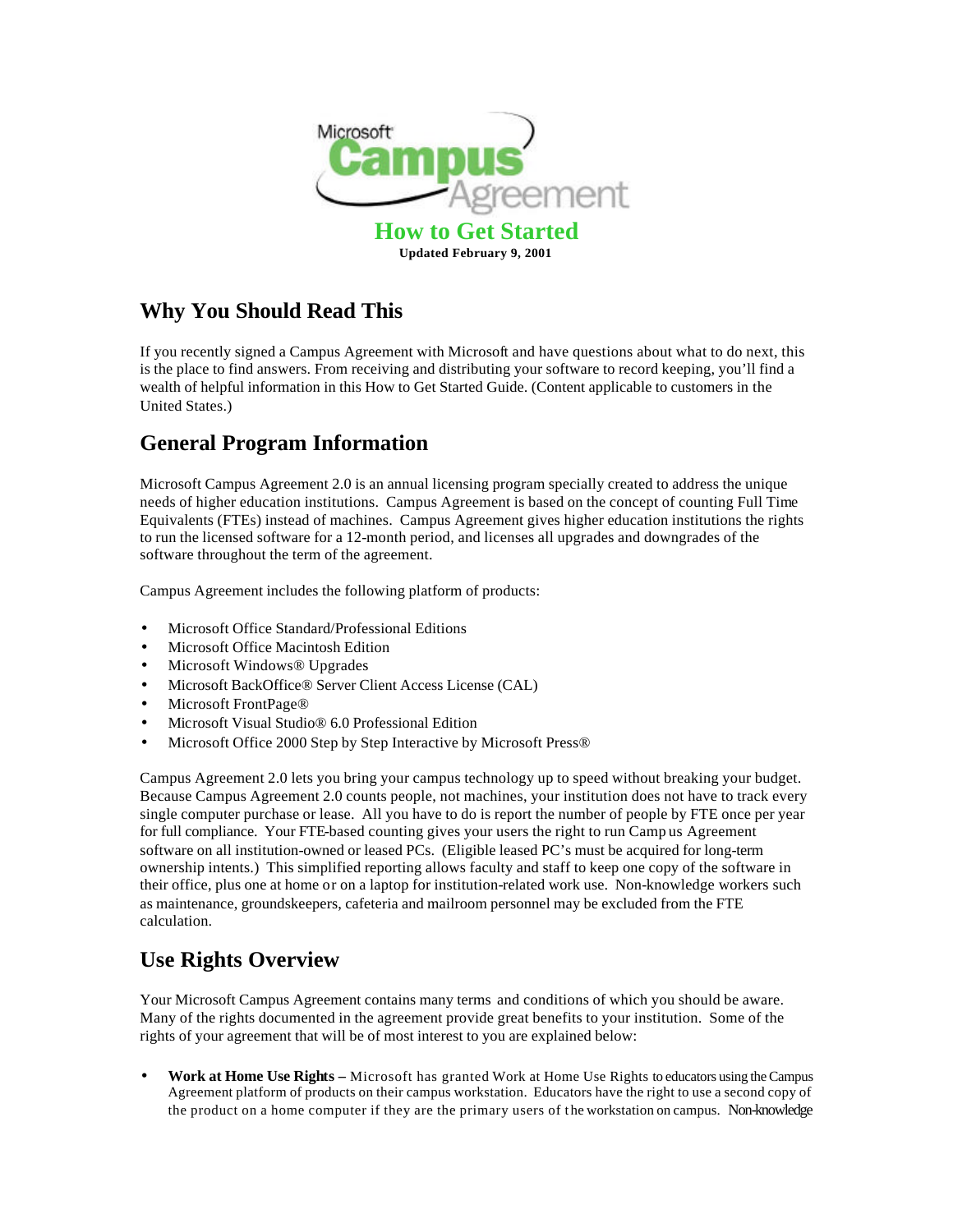workers such as maintenance, groundskeepers, cafeteria and mailroom, etc. are excluded from Work at Home Use Rights if they were not included in your Full-Time Equivalent calculation when you signed your Campus Agreement. See http://www.microsoft.com/education/pricing/workhome.htm for complete details.

#### **IMPORTANT NOTE: Users are not licensed to use the software at home for personal purposes.**

Your agreement grants, "Faculty and staff the right to run one copy of the Software, for **school-related** activities, on either a laptop or desktop that they own or lease." The faculty and staff that you include in your FTE count can use the entire platform of software for schoolwork at home.

This right is one that you, the institution, can decide to extend to your users. By extending this right, you are obligated in the agreement to, "use reasonable efforts to make your Users aware of the terms and conditions upon which they are allowed to run the Software.

To this end, you must notify all Users that (a) you have entered into this agreement with us, (b) they are only licensed to run the Software during the term of this agreement; (c) if you don't renew this agreement or exercise the buyout option or otherwise purchase perpetual licenses for the Software, then the Software licensed under this agreement must be deleted and removed from all computers at the time that this agreement expires or is terminated and you must periodically publish in your school-wide publication and applicable web sites either the then current License Agreement or a reference to the location (either physical or on a computer network) where the License Agreement can be reviewed. In addition, you will provide all reasonable cooperation to us to investigate and remedy any unauthorized reproduction of the Software made available for access or use to your Users."

- **Foreign Language Rights –** Your agreement grants you the option, "during the term of this agreement to run the Software in any available language." This includes the right to run the Multi-Language version of Office and its corresponding features, such as a global interface and multi-language proofing tools. For more information on the multi-language pack please see http://www.microsoft.com/Office/evaluation/mlpkqa.htm Media for all of the software products covered in your Campus Agreement can be ordered in the English language, localized languages or multi-language versions where available.
- **Upgrade/Downgrade Rights –** Your agreement grants you the option, "during the term of this agreement to run the most current version, or any previous version of the Software." During the term of your agreement when new versions of the software release, you have the automatic right to deploy those upgrades. You also have the right to run any previous version of the software as needed. These upgrade and downgrade rights also apply to the individual components of the software. For example, customers who wish to use Office 97 rather than Office 2000 will find that Office 97 did not include Microsoft Publisher. However, because you are entitled to downgrade rights of the component products you have the right to also use Publisher 98 as well as Office 97. Another example of component upgrade rights applies when Campus Agreement customers wish to have their users access a Windows 2000 server. Their users are licensed with a BackOffice CAL, but until the BackOffice suite is revised to include new component versions, Campus Agreement customers may utilize the newest version of the components that have upgraded.

# **Product System Requirements**

## **Office 2000 System Requirements:**

Below are the minimum requirements your computer needs to meet to be able to run Office 2000. For more information on Office system requirements, please visit http://www.microsoft.com/Office/sysreq.htm

- Personal computer with Pentium 75-MHz or higher
- Microsoft Windows® 95 or later operating system, Microsoft Windows NT® Workstation operating system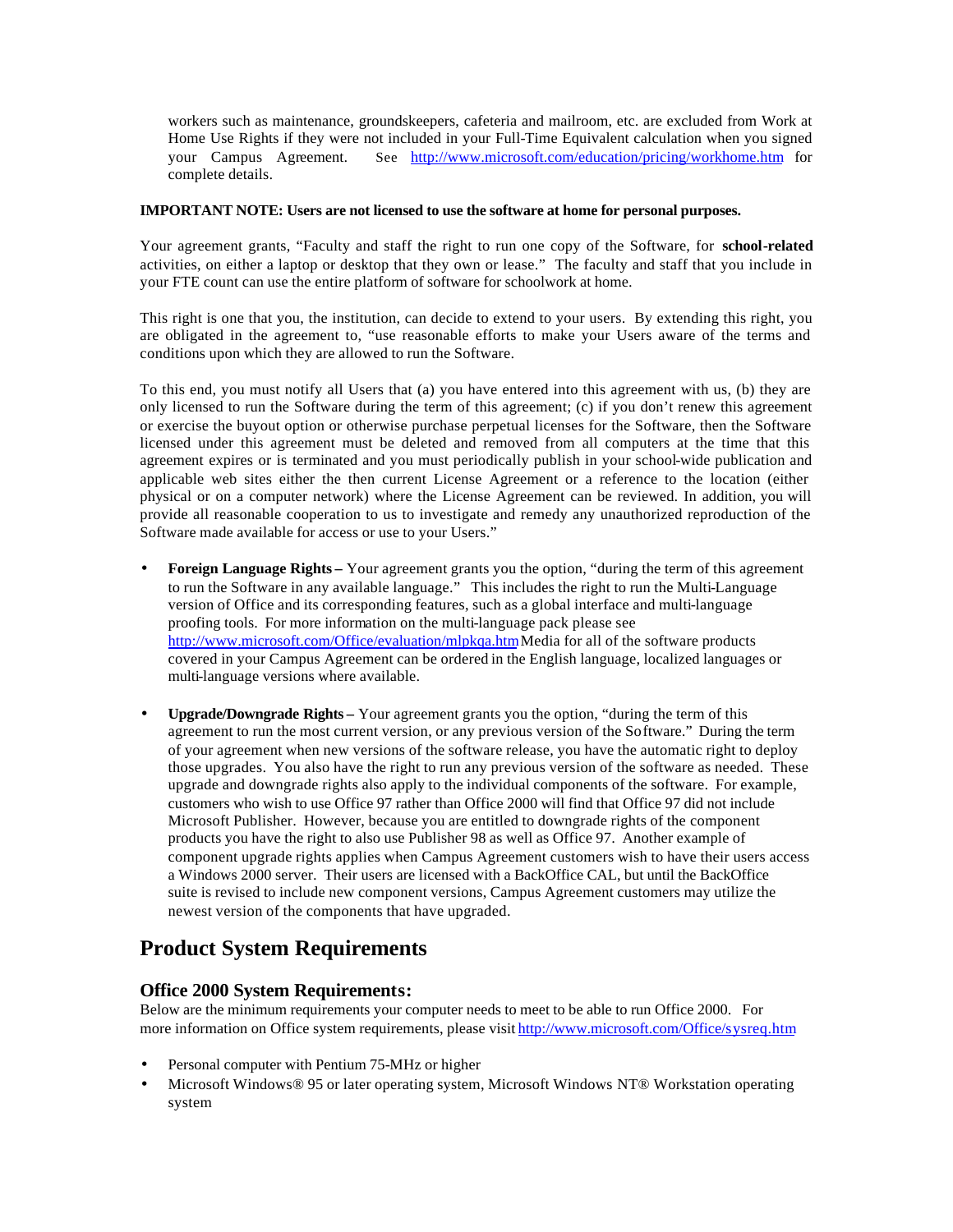version 4.0 Service Pack 3 or later

- **For Windows 95 or Windows 98:**  16 megabytes (MB) of RAM for the operating system, plus an additional 4 MB of RAM for each application running simultaneously 8 MB required for Outlook® or Access
- **For Windows NT Workstation or Windows 2000 Professional** 32 MB of RAM for the operating system, plus an additional 4 MB of RAM for each application running simultaneously

Below are the numbers for **default installation** for Office 2000. Your hard-disk usage will vary depending on configuration. Choices made during custom installation may require more or less hard-disk space.

**Disc 1**: 217 MB Word Excel Outlook PowerPoint Access

**Disc 2**: 174 MB Publisher Small Business Tools

### **Additional Items or Services Required to Use Certain Features in Office 2000:**

- 9,600-baud modem; 14,400- or higher-baud modem recommended
- Multimedia computer required to access sound and other multimedia effects
- Microsoft Exchange client or Outlook required to run Office E-mail
- 8 MB of additional memory required to run Office E-mail
- Some Internet functionality may require Internet access and payment of a separate fee to a service provider

# **Microsoft Office 98 for the Macintosh System Requirements:**

Below are the minimum system requirements for running Microsoft Office 98 for the Macintosh. For more information, please visit http://www.microsoft.com/mac/default.asp?RLD=277

- Any PowerPC processor-based, Mac OS-compatible system (clock speed of at least 120 MHz recommended). NOTE: Although a clock speed of 120MHz is recommended, there is no minimum clock speed requirement for Office 98
- Apple Macintosh operating system version 7.5 or later (System 7.5.5 or later recommended)
- 16 megabytes (MB) of random access memory (RAM) to run programs individually; more memory is required to run programs simultaneously (32 MB recommended)
- 49-120 MB of available hard-disk space; approximately 90 MB for an Easy Install, depending on your configuration
- CD-ROM drive (or connection to a Local Area Network if you are installing Office over a network)
- Monitor or display supporting 16 grays or 256 colors, with 640 x 400 or higher resolution.

# **Microsoft Office 2001 for the Macintosh System Requirements:**

Below are the minimum system requirements for running Microsoft Office 2001 for the Macintosh. For more information, please visit http://www.microsoft.com/mac/default.asp?RLD=277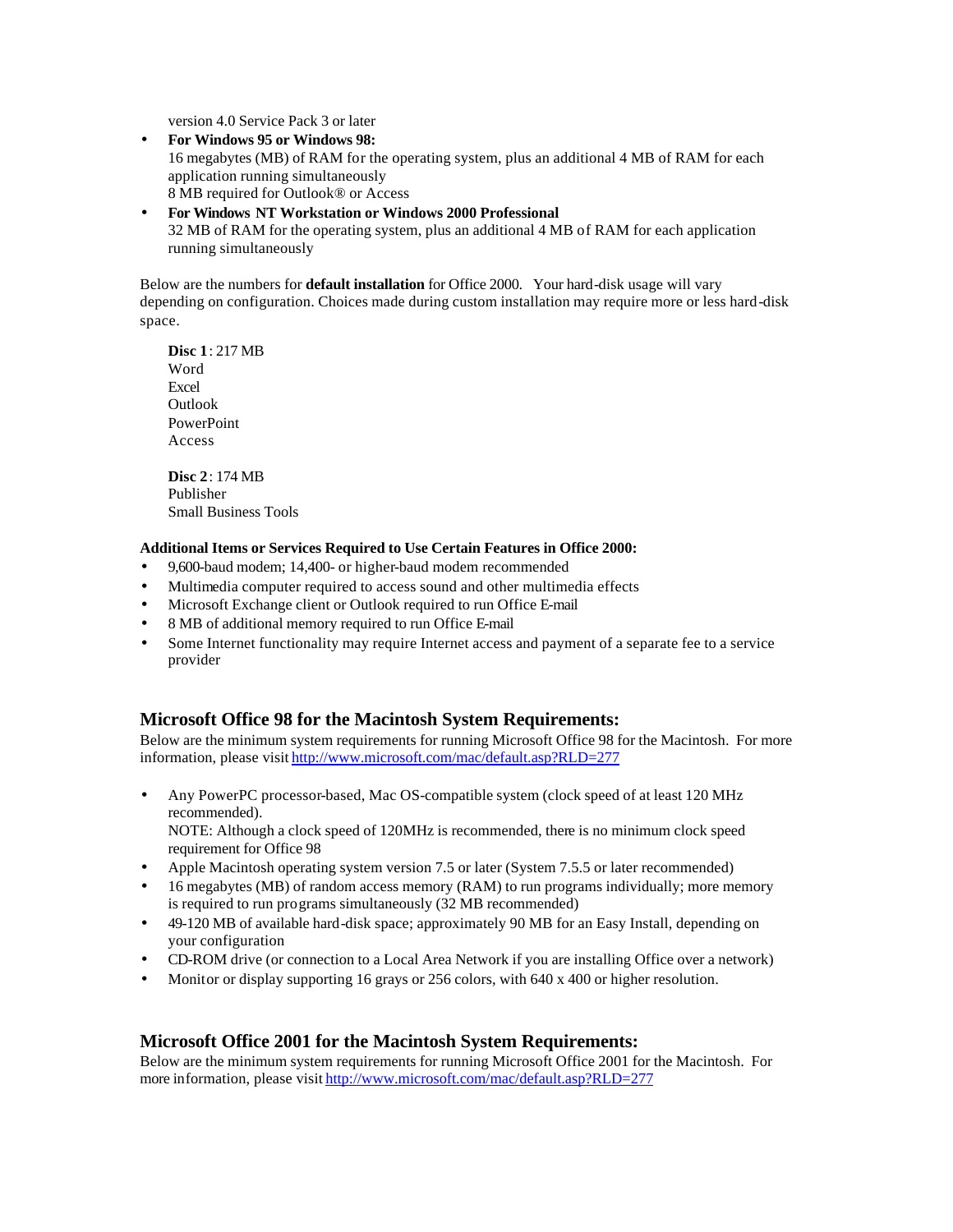- Any PowerPC processor-based, Mac OS-compatible system (clock speed of at least 120 MHz recommended)
- Apple Mac OS System 8.1 or later (System 8.5 or later recommended)
- 32MB of RAM with at least 1MB of Virtual Memory for systems prior to 9.0; 48MB of RAM with at least 1MB of Virtual Memory for systems 9.0 and later
- Approximately 160MB of hard-disk space for a Drag Install; 75MB for a minimum custom install
- CD-ROM drive (or connection to a Local Area Network if installing over network)
- Monitor or display supporting 256 grays or 256 colors, with 640x480 or higher resolution

Additional items or services required to use certain features:

• 9600 or higher-baud modem (14,400 recommended)

Some Internet functionality may require Internet access and payment of a separate fee to a service provider

Microsoft Office 2001's Value Pack also offers:

- 120MB of additional clipart
- 40MB of additional templates and wizards
- 140MB of help, add-ins and other components

# **Windows 2000 Professional System Requirements:**

Below are the minimum system requirements for running Windows® 2000 Professional. For more information, please visit http://www.microsoft.com/WINDOWS2000/guide/professional/sysreq/default.asp

- 133 MHz or higher Pentium-compatible CPU
- 64 megabytes (MB) of RAM recommended minimum; more memory generally improves responsiveness
- 2GB hard disk with a minimum of 650MB of free space
- Windows 2000 Professional supports single and dual CPU systems

## **FrontPage 2000 System Requirements:**

Below are the minimum system requirements for running FrontPage® 2000.

- PC with Pentium 75-megahertz (MHz) or higher processor
- Microsoft Windows ® 95 or later operating system, Microsoft Windows NT® Workstation operating system version 4.0 or later with Service Pack 3 or later, or Windows NT Server operating system version 4.0 or later with Service Pack 3 or later
- 167 MB of available hard-disk space (Number indicates typical installation; your hard-disk usage will vary depending on configuration. Choices made during custom installation may require more or less hard-disk space.)
- CD-ROM Drive
- VGA or higher-resolution monitor; Super VGA recommended
- Microsoft Mouse, Microsoft IntelliMouse®, or compatible pointing device.

### **For Windows 95 or Windows 98:**

• 16 megabytes (MB) of RAM for the operating system, plus an additional 8 MB of RAM for FrontPage

### **For Windows NT Workstation version 4.0 or later:**

• 32 MB of RAM for the operating system, plus an additional 8 MB of RAM for FrontPage

## **Visual Studio 6.0 Professional Edition System Requirements:**

Below are the minimum system requirements for running Visual Studio® 6.0 Professional. For more information, please visit http://msdn.microsoft.com/vstudio/prodinfo/datasheet/specifications.asp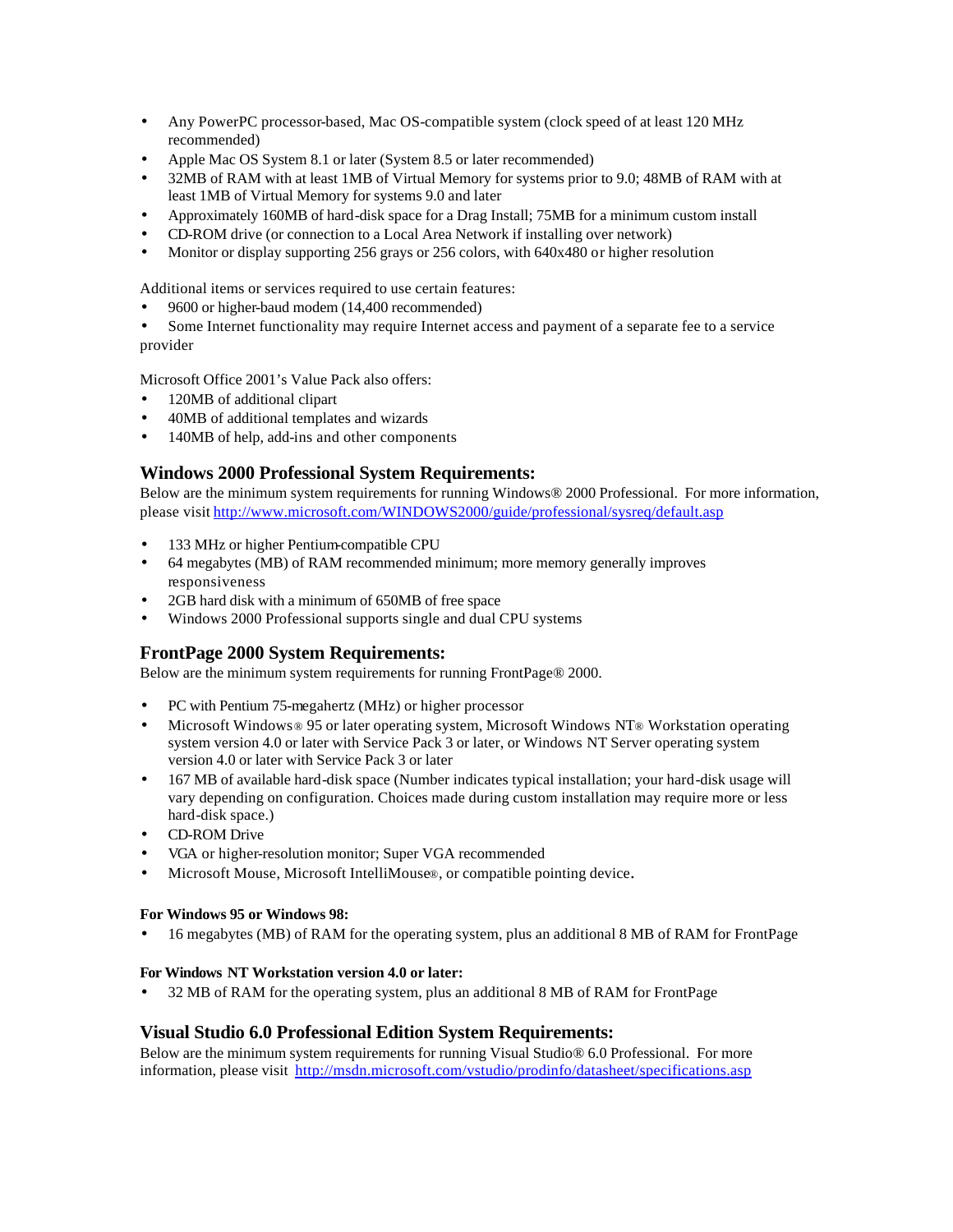• 24 MB of RAM for Windows 95 or later (48 MB recommended); 32 MB for Windows NT 4.0 (48 MB recommended)

### **Hard-disk space required:**

- Visual Basic: 76 MB typical, 94 MB maximum
- Visual C++: 266 MB typical, 370 MB maximum
- Visual FoxPro: 85 MB typical, 90 MB maximum
- Visual InterDev: 81 MB typical, 98 MB maximum
- Visual J++: 107 MB typical, 157 MB maximum

#### **Additional hard-disk space required for the following products:**

- Internet Explorer: 43 MB typical, 59 MB maximum
- MSDN: 57 MB typical, 493 MB maximum
- Windows NT 4.0 Option Pack: 20 MB for Windows 95 or later; 200 MB for Windows NT 4.0

# **Agreement Confirmation**

Within two weeks from signing your Campus Agreement with your Authorized Education Reseller (AER), you will receive an **Acceptance Letter** from Microsoft by fax. If you do not receive your Acceptance Letter within two weeks from signing, you should contact your AER.

This letter will confirm that Microsoft has received and accepted your agreement. In the letter, you will receive details on the effective start/end dates of your agreement, confirmation of your Microsoft Campus Agreement Distributor, AER, and products licensed.

You will also receive your **Agreement Number**. This is a **very important** number because it is required to place orders for software with your AER. You must place your software orders with the AER listed on your Acceptance Letter. If you wish to change your AER, see Changing Your Reseller in this guide.

# **How to Get Your Software**

If you sign or renew a Campus Agreement **after January 8, 2001**, you will automatically receive **one (1) complimentary Product Welcome Kit** containing all of the CDs you need to deploy your agreement. Shipment of Welcome Kits will begin on February 21, 2001.

You will also be registered for **one (1) complimentary Product Refresh Subscription**. With this subscription, you will automatically receive a CD for any product that upgrades during the term of your agreement.

This new system offers many benefits:

- **Automatic fulfillment** You no longer have to order and pay for software to deploy your agreement.
- **Simple storage solution** Microsoft will provide a tabbed, zip-up binder for easy storage and organization of your CDs.
- **Easy access to product information** An online User Guide with product search features will be available at http://selectug.mslicense.com after March 1, 2001.
- **Multiple languages available at no extra cost** At the time of agreement signing, you can chose the languages you want to include in your Welcome Kit and Refresh Subscription.

### **Ordering Additional Welcome Kits and Refresh Subscriptions**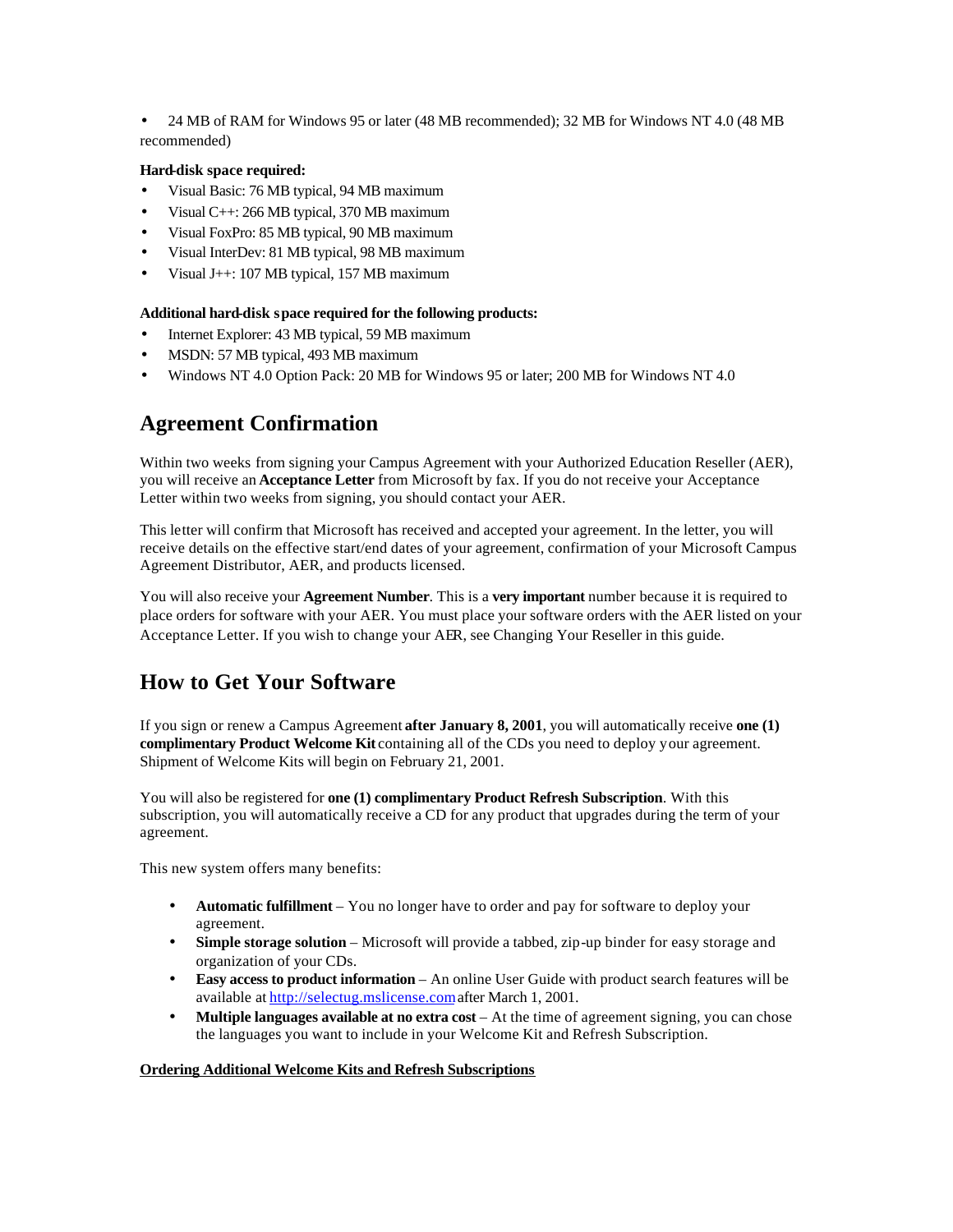Additional Welcome Kits may be purchased through your Authorized Education Reseller (AER) after March 1, 2001 using the Campus and School Agreement Welcome Kit Order Form available at www.microsoft.com/education/license/campus/deploy/default.asp

Additional Refresh Subscriptions may be purchased through your AER after March 1, 2001 using the Campus and School Agreement Subscription Change Form available at www.microsoft.com/education/license/campus/deploy/default.asp

This form may also be used to change your subscription quantity, shipping information, and languages included.

All subscriptions will be prepaid to coincide with the term of the agreement. Subscriptions may be started at any time during the agreement term, but will terminate on the end date of the agreement. The payment amount will be adjusted accordingly.

**Important Note**: Your Welcome Kit and Refresh Subscription will include **every** product available to Campus **and** School Agreement customers, including all add-on products. **You are authorized to install**  *only* **the products included in your specific agreement**.

# **Student Software**

If you have selected Student Option as part of your Campus Agreement, you may purchase the following CDs for your students from your Authorized Education Reseller (AER):

- Microsoft Office 2000 Professional
- Microsoft FrontPage 2000
- Microsoft Office Macintosh Edition

### **IMPORTANT NOTE: Windows Upgrades and Visual Studio Professional CDs are not available to students at this time.**

Customers with Student Option can order student media **four times per year, in minimum quantities of 200 units** through your AER**.**

This is a change from the prior ordering policy of 2 times per year, 1000 minimum units. Your AER will charge an Estimated Retail Price of \$5 per unit for student CDs. AERs may place orders for student media up to the licensed number of students, as identified on Page 4, section b, parts 1 and 2 combined of Campus Agreement. You may place orders for student media only with the AER identified on the Reseller Information Form, Page 5, section 1 of Campus Agreement.

Your AER must submit a Student Fulfillment Order Form to order your student media. This form is available at www.microsoft.com/education/license/campus/deploy/default.asp

#### **Shipping and Delivery Information for Student software**

- For student software orders between 200 2000 units, you can expect your software to ship from the vendor within five business days.
- For student software orders over 2000 units, your order is custom built and requires more time. You can expect your order to ship from the vendor within 10 business days.
- Please specify ground, 2-day, or overnight shipping to your AER. You will be responsible for all shipping charges.

#### **Remember**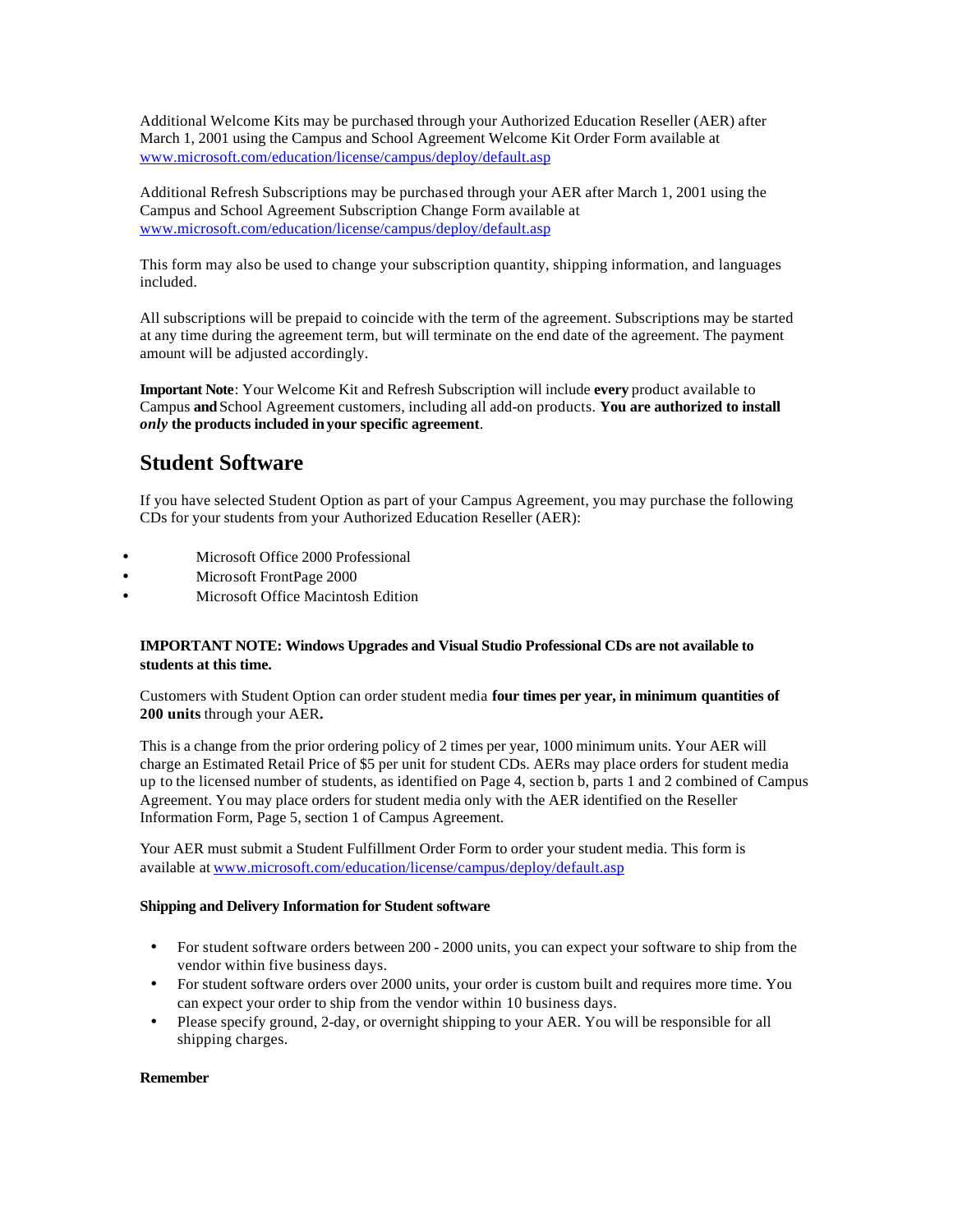- 1. Orders for student software can be placed a maximum of four (4) times per year from Campus Agreement customers with Student Option.
- 2. Minimum order is 200 units per product
- 3. Products offered: Microsoft Office 2000 Professional/Standard, Microsoft Office Macintosh Edition, and Microsoft FrontPage
- 4. Estimated Retail Price per product is approximately \$5. Contact your AER for your exact pricing.

# **Changing Your Reseller**

If for some reason you are dissatisfied with the Reseller that has sold you your Microsoft Campus Agreement, you may select a New Reseller. It is the ultimate responsibility of you, the customer, to drive the Change of Reseller process from start to finish. To assist you in this process, we have included sample template letters identifying the information that Microsoft requires for its records at http://www.microsoft.com/education/license/campus/deploy/default.asp

# **Notification to Terminated Reseller**

You are responsible for notifying your existing Reseller (the "Terminated Reseller") of the Reseller's upcoming termination. The Terminated Reseller in turn is responsible for notifying its existing Distributor of the termination. Included here is a sample letter for this purpose, but you should refer to your agreement with your Reseller to determine appropriate notice requirements.

Irrespective of the terms and conditions of any such agreement between you and your Reseller, Campus Agreement software or media products ordered and paid for on or before the termination date will not be credited from the Terminated Reseller, and you should submit payment for all such Campus Agreement software or media products to the Terminated Reseller. Campus Agreement software or media products required after the date of termination should be ordered and paid to the newly appointed Reseller (the "New Reseller"). A sample Notification to Terminated Reseller letter can be found at http://www.microsoft.com/education/license/campus/deploy/default.asp

# **Notification to Microsoft**

You are required to notify Microsoft when you wish to change Resellers. It is your responsibility to verify in advance that the New Reseller is authorized by Microsoft to offer Microsoft Campus Agreement. Microsoft does not require the New Reseller to complete a new Campus Agreement with you, but we do ask that the New Reseller and Distributor acknowledge its appointment as Reseller and Distributor under your existing Campus Agreement.

You should complete and sign the Notification to Microsoft Letter and circulate the letter to the new Reseller for the New Reseller's written acknowledgment of its appointment. The new Reseller should in turn circulate the letter to their Distributor of choice for their written acknowledgment of its appointment. Upon Microsoft's receipt and acceptance of the letter, Microsoft will acknowledge the change of Reseller and/or Distributor and route the fully executed letter back to all applicable parties. A sample Notification to Microsoft letter can be found at http://www.microsoft.com/education/license/campus/deploy/default.asp

# **Guidelines When Changing Your Reseller**

At least one original of the Notification to Microsoft Letter (or "Change of Reseller Letter") should be submitted to Microsoft for acceptance and processing. Information pertaining to all defined terms and Signature Blocks must be completed. Please allow adequate time for Microsoft to approve, process and route the Change of Reseller Letter. The change of Reseller is not effective until approved and acknowledged by Microsoft.

Please note: Orders previously billed to the Terminated Reseller and/or Distributor will not be credited; however, all future orders will be billed to the New Reseller and Distributor.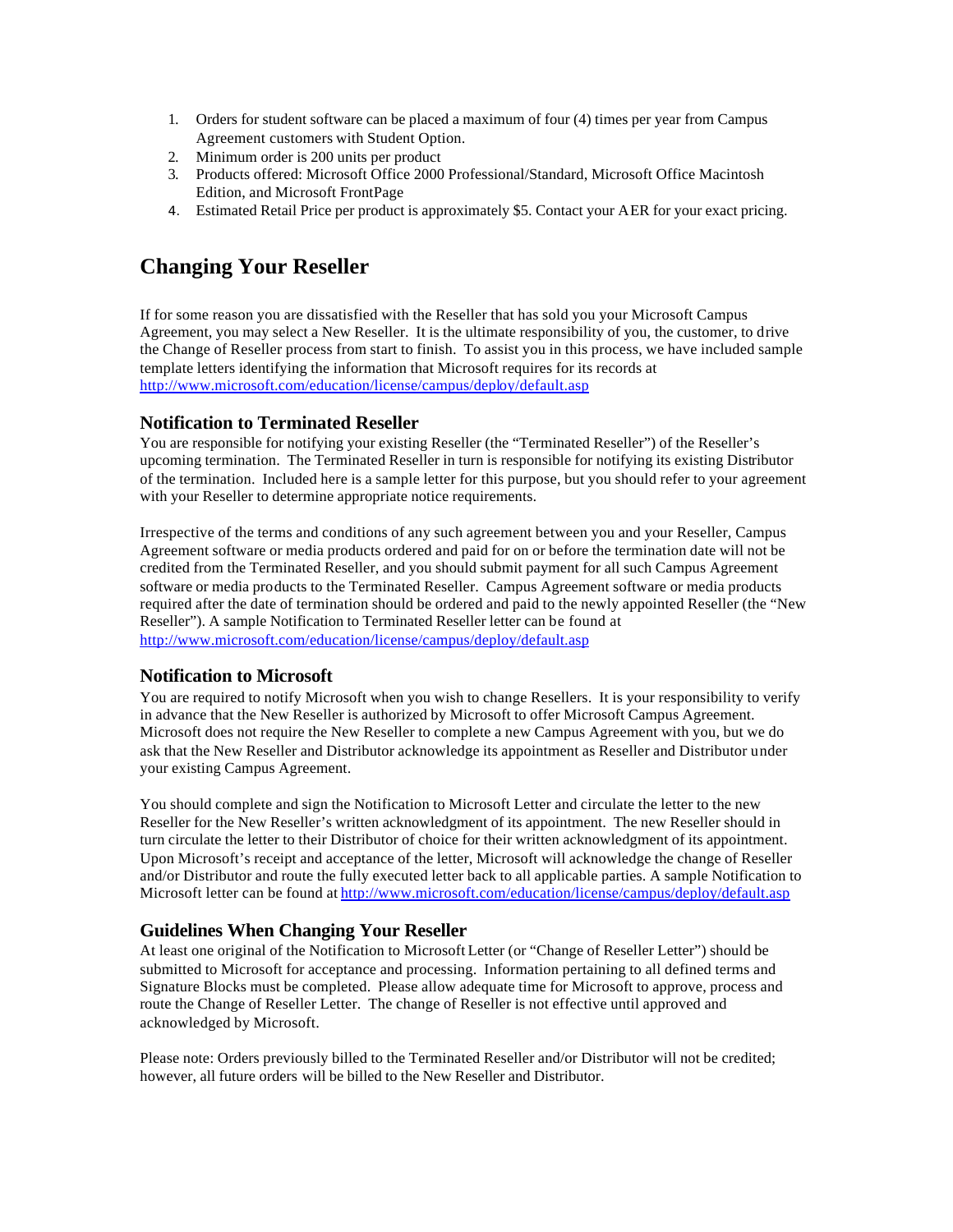# **Office Registration Wizard – What is it?**

The Office Registration Wizard (ORW) is designed to protect intellectual property. It is primarily an antipiracy measure, but also makes it convenient and easy for users to register their product, while protecting customer privacy by allowing anonymous registration.

The ORW is a first wide-scale attempt for Microsoft to reduce the piracy rate. It is our intention to share this technology, once proven, with other software vendors to help address the industry-wide piracy problem. This specific implementation will help you better control software assets and improve your license management capabilities.

## **How Does the Office Registration Wizard Work?**

When you install a single copy of Office 2000 or one of the Office 2000 products (Outlook, Word, Excel, FrontPage, PowerPoint), you will be asked to register. You may register via the Internet, email, phone, fax and postal mail. You may use the product up to 50 times without registering, after which you must register to continue using the product. When registering, you provide the installation ID (located on the back of the CD case) and the name of the country from which you are registering. The Microsoft Registration Center returns to you an 8-character Confirmation code that verifies that installation of the product. Registration is simple and quick, and once complete you won't have to think about it again.

### **What About Schools that Purchase Office 2000 Under Campus Agreement?**

The Office 2000 Registration Wizard only affects customers that purchase retail software or fulfillment media, or select the student distribution option under Campus Agreement. Volume License customers are provided with a Special Product Key in their Acceptance Letter (see page 7). You will be held responsible for distribution of the Special Product Key to unauthorized users. You may **not** post it to your website or intranet. Students may not have access to the Special Product Key.

### **Informing Your Staff and Faculty About the Special Product Key**

It is recommended that schools inform faculty and staff members **in writing** of their responsibilities and rights regarding software use and security of the Special Product Key. There are many ways in which software theft, often referred to as software piracy, can cause a school to unintentionally break the law, and risk legal action – including criminal prosecution. If someone at your school is suspected of using illegal software, a court can order a full inspection of the school without giving any warning. Remember, it is illegal to install software onto a computer without a license to do so.

The following sample text may be used to communicate Software responsibilities regarding the Special Product Key to your users:

"(Name of institution) has entered into a Campus Agreement with the Microsoft Corporation effective (enter date) through (enter date). This software is made available to you because (name of institution) has purchased the Microsoft Campus Agreement effective (enter date) through (enter date). A Special Product Key will be generated for the licensed staff and faculty members at (name of institution) who need to load Office 2000 Professional software on institution-owned or leased machines for institutionrelated work. The Special Product Key is assigned to each staff and faculty member and is intended for the sole use of the user who is granted the Special Product Key. Holder of these key codes are required to keep their Special Product Keys secure and only distribute them to employees authorized to install and distribute the software on the designated machines. You will be held responsible for unauthorized use of your unique Office 2000 Professional Special Product Key."

## **ORW Process for Staff and Faculty Users Licensed via Campus Agreement:**

- 1. The institution signs a Campus Agreement with Microsoft via an Authorized Education Reseller.
- 2. The institution orders fulfillment media (CDs) from their AER or distributor. The AER or distributor places the order with the Microsoft authorized vendor. The vendor authenticates the agreement and ships the CDs to the institution.
- 3. The institution distributes CDs.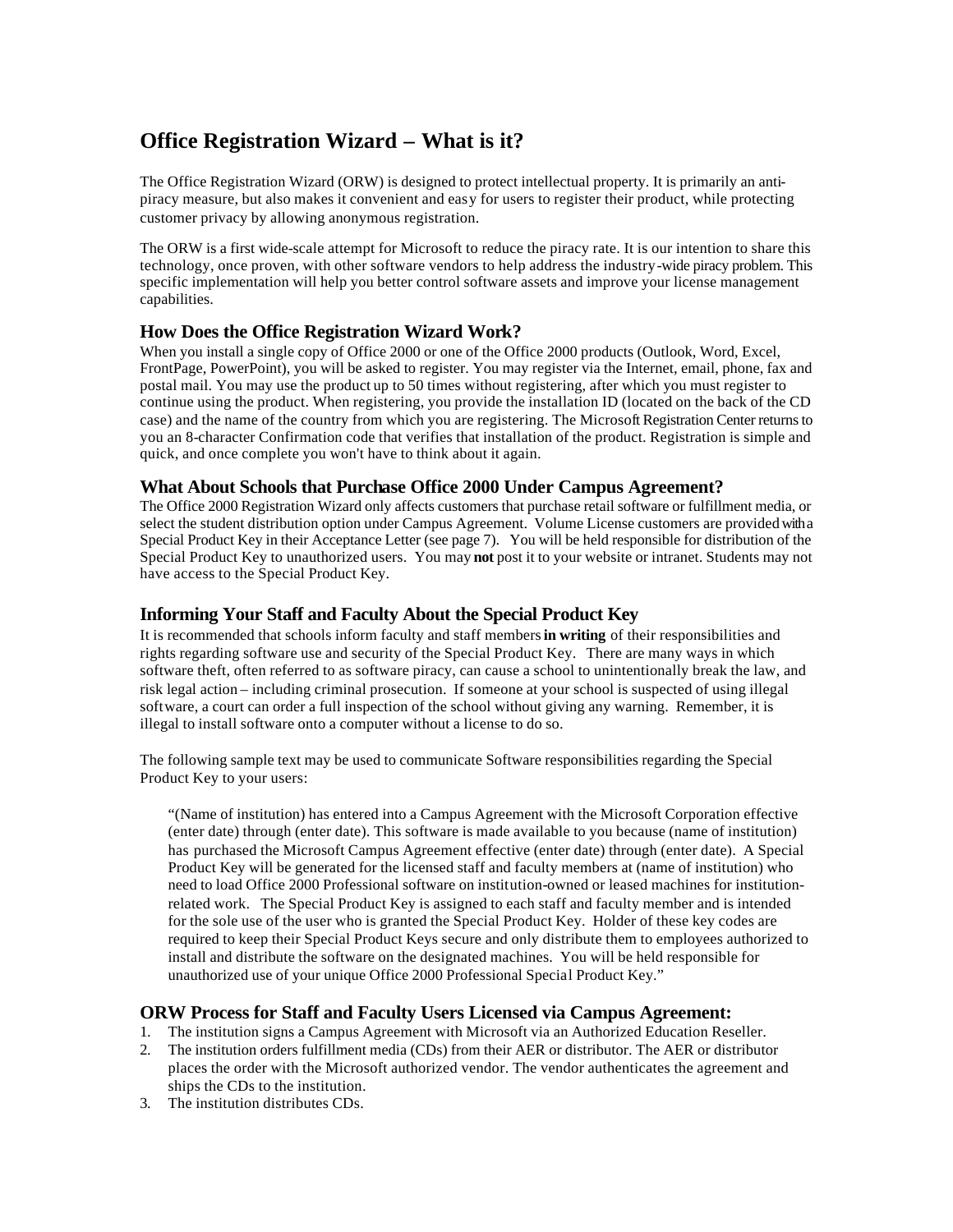- 4. The user puts the CD in CD drive and begins installation.
- 5. The user is prompted for the 25 character "product key." At this time, your staff and faculty users should enter the Special Product Key, which was provided to you in your Acceptance Letter.

### **IMPORTANT NOTE: You may NOT distribute the Special Product Key to your student users. There is a different registration procedure for students licensed under Student Option. You will be held responsible for distribution of the Special Product Key to unauthorized users.**

### **ORW Process for Student Users licensed via Student Option:**

- 1. The institution signs a Campus Agreement with Student Option with Microsoft via an Authorized Education Reseller.
- 2. The institution orders fulfillment media (CDs) from their AER or distributor. The AER or distributor places the order with the Microsoft authorized vendor. The vendor authenticates the agreement and the population of students and ships the CDs to the institution.
- 3. The institution distributes CDs to the student.
- 4. The student puts the CD in CD drive and begins installation.
- 5. The student is prompted for the 25 character "product key," which is printed on the back of the jewel case. When it is entered, the installation is complete.
- 6. At first launch of the product a dialog box appears, indicating that the student must now register: "Registering Microsoft Office 2000 will give you access to update information, product support, and the Office Update Web site. Microsoft Office 2000 will run 49 more times before you will be required to register for this product." The product is fully functional up thru the 50th launch.
- 7. The Privacy Policy is briefly mentioned, and the screen text indicates where to go for more information.
- 8. If the Internet registration option is not chosen, additional options are listed; email, postal mail, telephone and fax.
- 9. Student enters first name, last name, "company" (meaning the institution s/he is attending) address, phone, email, etc.
- 10. A dialog box gives installation and confirmation ID #'s. If the student is registering off-line, the student is given the confirmation number over the telephone or sent via postal mail or fax.
- 11. At the next product launch, if the registration was successful, the registration screens are no longer displayed.

Users are not required to provide personal information and can register anonymously. The minimum information required for a successful registration is the Installation ID and country in which they reside.

In accordance with the Microsoft End-User License Agreement, customers may install a copy of Office on a single computer, then install a second copy for exclusive use on a portable computer.

There are several documents to give you a more detailed explanation of the Office Registration Wizard. Please visit http://www.microsoft.com/education/product/orwQA.asp

### **Frequently Asked Questions on Product Registration and Office Registration Wizard (Student Users)**

- Q. What happens if you mess up and need to reload your CD more than twice?
- A: You can install and register infinitely on the **same** PC.
- Q. I understand that with each CD you will have 2 chances to register it on 2 PC's. I believe you can re-install these same CD's from time to time as needed and it will work but only on the machine you installed it on. Is this correct? Can you explain?
- A. You can reinstall as many times as you like on the **same 2 machines**. If you install on a third machine and try to register, you will be rejected.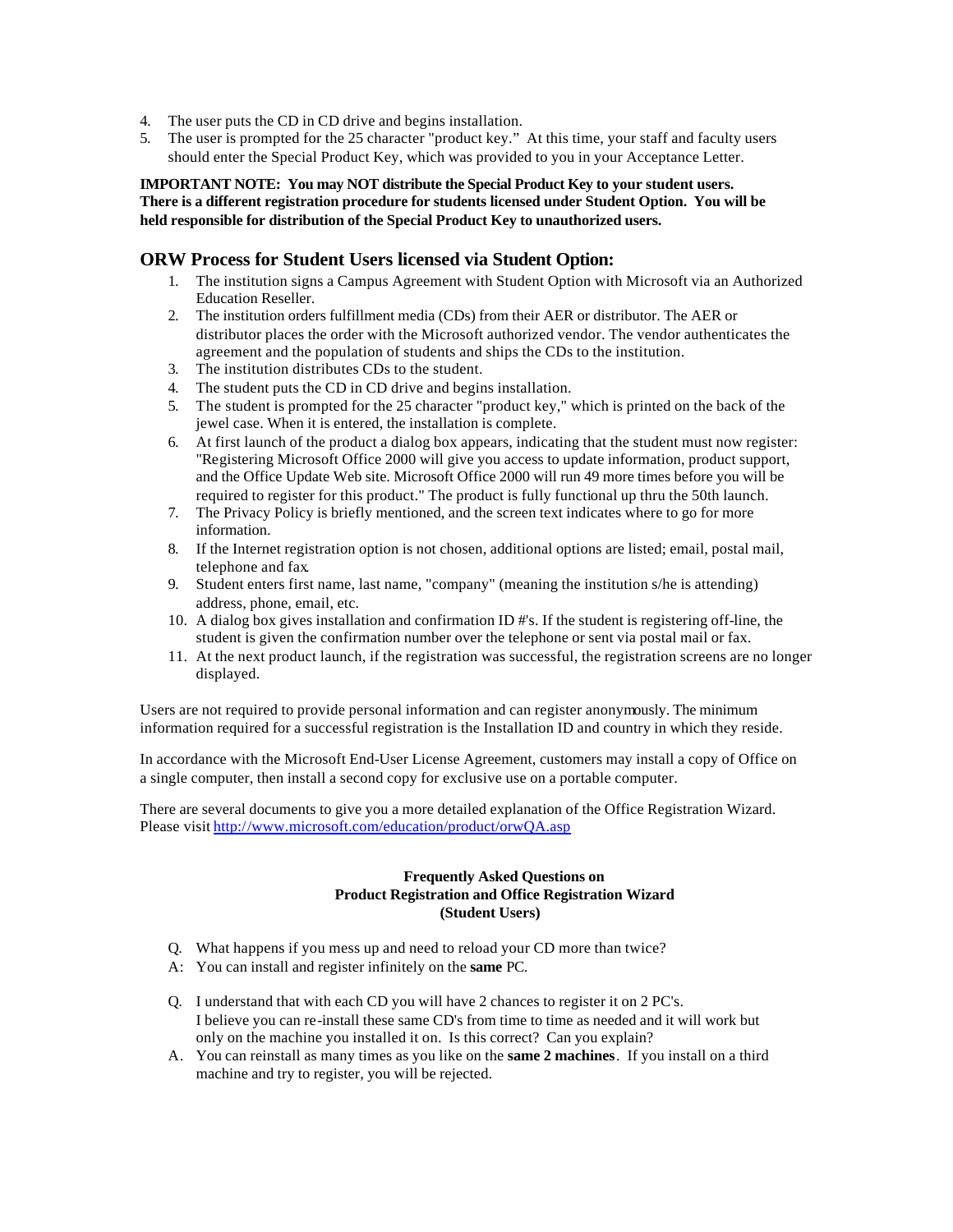- Q. If for some reason your CD is used up and it won't let you reload again, for whatever reason, what do you do then? Call an 800 number at Microsoft? What happens then?
- A. The CD would only be "used up" if you had installed on more than two machines, or if you had upgraded your machine so that it was now out of tolerance and looked like a different machine. If this is the case, when the third machine registration gets refused, you are referred to the registration center. The student will be prompted to call the Microsoft Customer Service Center and they'll need to explain why they need to install for a third time.

The Registration Wizard will allow routine changes in hardware so that users can upgrade their computer without having to re-register. The phone number will appear in the User Interface when you need it. You need to provide the installation identification, explain your case to the customer service representative, and if it is a legitimate situation, they will provide a confirmation.

- Q. Graduating students get to take their ORW CD's with them. What happens if they need to reload (say on a new laptop they have bought)? Can they do this? If so, what if the CD doesn't work? Can graduating students call the 800 number?
- A. When they install on a new machine they will be asked to register. If the CD has already been registered twice, they are refused. They would follow the process as above and explain that they have transferred their license to this new machine. This assumes, of course, that Office was removed from their other machine.

# **Replication Rights**

Your Microsoft Campus Agreement gives you the right to, "acquire the quantity of media as is necessary to distribute the Software to your Users. All media must be acquired from a Microsoft approved fulfillment source. You may also copy the media acquired from a Microsoft approved fulfillment source for your faculty and staff Users. All such copies must be true and complete copies (including copyright and trademark notices). If you elect the Student-Owned PC Option as part of Campus Agreement, your students' access to media must be restricted and regulated by you. Media for some products available to your students contains Office Registration Wizard (ORW) limiting the number of installations and requiring registration. Your Reseller can identify products for which the media contains ORW. All media for your student Users must be acquired from a Microsoft approved fulfillment source." To COPY means to burn or replicate additional CDs. Therefore, you have the right to COPY media for your faculty and staff, but you do **not** have the right to COPY media for your student users. Student media must be acquired from a Microsoft approved fulfillment source. Contact your Reseller to order your student media.

## **Third Party Replication Approval**

Some of the media you might acquire from a Microsoft approved fulfillment source may be labeled with information that prohibits copying or replication. Due to the special rights granted under your Microsoft Campus Agreement, you can disregard this instruction and copy media as permitted by the terms of your agreement. You may wish to have a third party make and distribute such copies in your place, but you should be aware that you are responsible for such third party's actions to the same extent you would be if it were your employee. If the third party requests documentation that explains your rights to copy media despite other information to the contrary, please distribute to them this standard letter of approval.

# **Replicating Media for Your Staff and Faculty Users**

Per the terms of your Campus Agreement, you may replicate or burn additional CDs for your licensed staff and faculty users only.

It is recommended that you contact your Authorized Education Reseller for the names of Microsoft Approved Replicators in your area. Listed below are two Microsoft Approved Replicators that you may contact for further information on CD replication: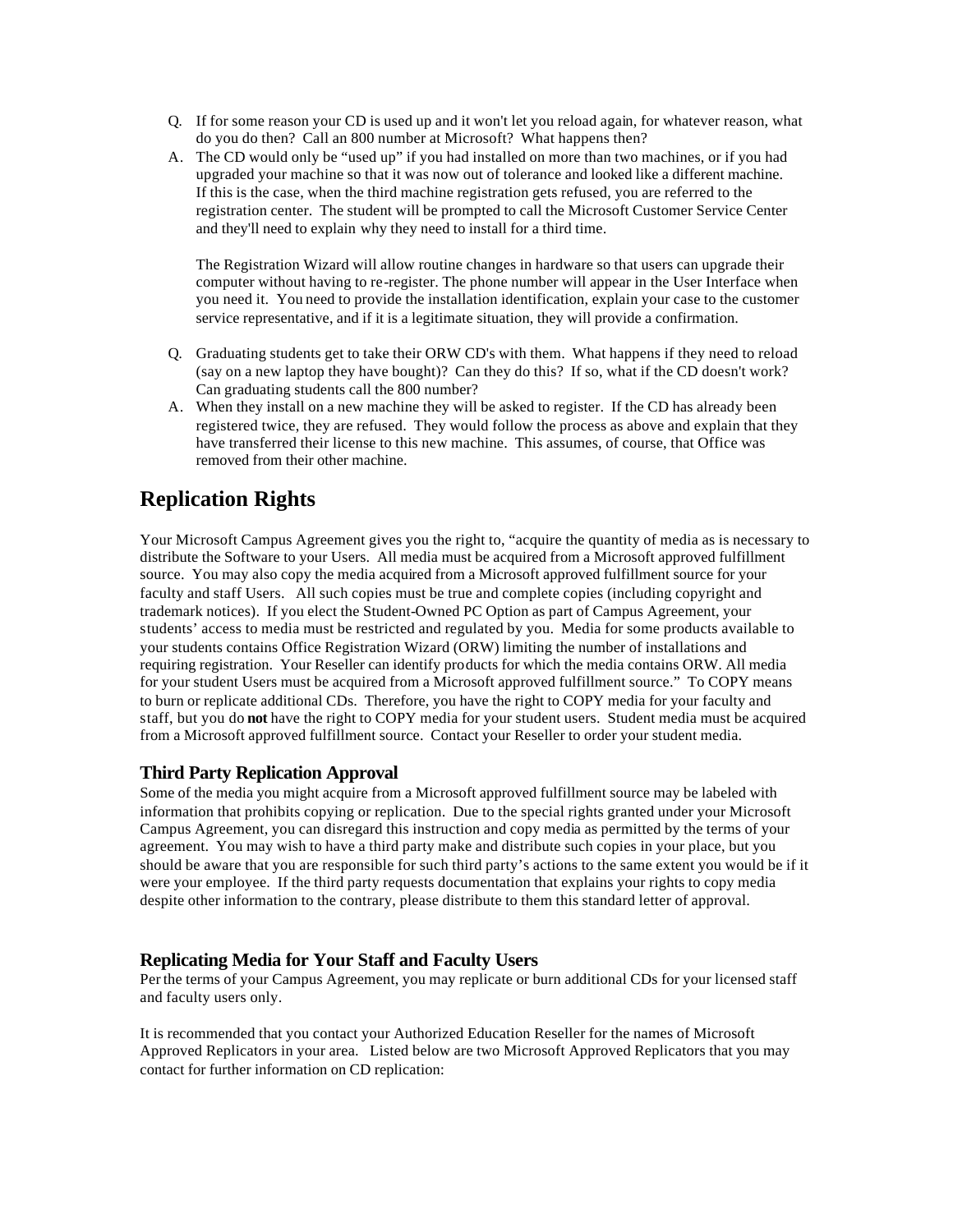48105 Warm Springs Blvd 10310 Winstead Court Fremont, CA 94539 Woodstoc, MD 21163 **Phone:** (800) 550-6782 **Phone:** (888) 750-2370 **Fax:** (510) 498-7074 **Fax:** (410) 750-1940

**Logistix Technicolor** (formerly Nimbus)

You may not replicate, copy or burn media for your student users. Student CDs must be purchased from your Reseller.

If your institution installs applications over a network you will not need a License Disk every time you do a network installation of a Microsoft application on one or more computers. Installing from a network or using the Administrative Setup feature in Office Setup already takes into account the volume licensing privileges you have. However, you must still comply with the Microsoft End User License Agreement for applications products and have a separate license.

# **Distributing Media to Licensed Users**

## **Staff and Faculty**

Universities or departments that purchase licenses via Campus Agreement can distribute the software to faculty and staff per the methods below. All media must be acquired from a Microsoft approved fulfillment source.

- 1. Load the software on a secured site and have eligible faculty and staff download the software to their machines.
- 2. Faculty and staff can bring their computers to a central location designated by the university and download from the campus network CDs.
- 3. The university can set up a library checkout system for CDs for faculty and staff.
- 4. **The university can duplicate CDs for faculty and staff**. All such copies must be true and complete copies (including copyright and trademark notices).

In order to distribute software in the methods listed above, the university must order media through their Authorized Education Reseller. There will be a nominal charge if you wish to purchase individual CDs to distribute to your staff and faculty. Your AER will be able to give you media pricing information.

## **Students**

Student distribution of media is *different* from your Staff and Faculty users.

#### **You may not replicate, copy or burn CDs for student users under any circumstances**.

You may purchase student CDs for Microsoft Office 2000 Professional or Standard, Microsoft FrontPage and Office Macintosh Edition by placing an order for student media with your Reseller. You are not required to purchase or distribute student CDs for the products listed above, although it is recommended for restore capability.

#### **Important Note:**

#### **Windows Upgrades and Visual Studio are not available for student purchase on CD at this time.**

Universities or departments that purchase the Student Option via Campus Agreement can distribute the full platform of software to students per the methods below. All media must be acquired from a Microsoft approved fulfillment source.

1. Load the software on a secured site and have eligible students download the software to their machines (only one download per licensee).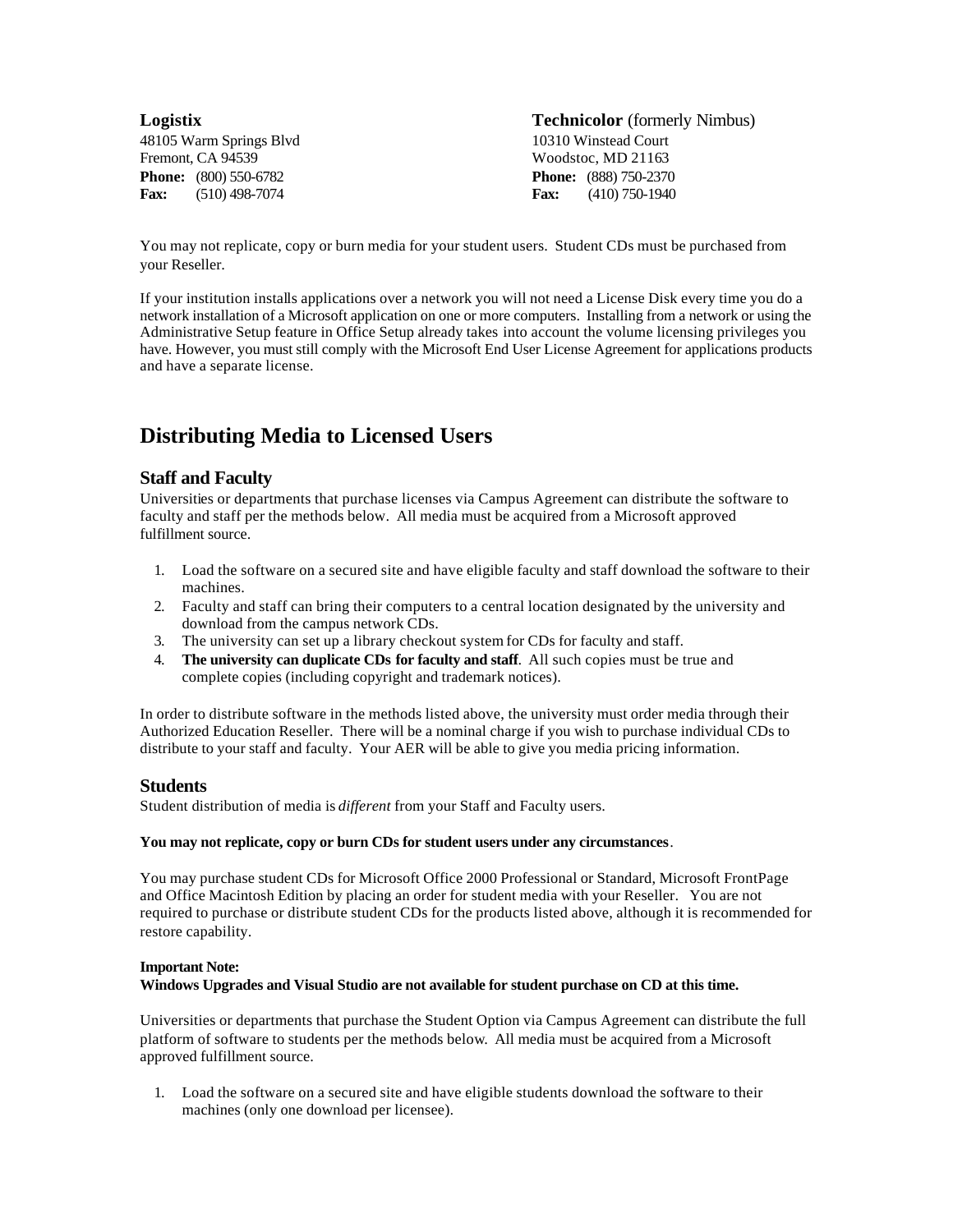- 2. Students can bring in their computers to a central location designated by the university and download from the campus network or CDs
- 3. The university can set up a library checkout system for CDs.
- 4. Purchase student CDs for Microsoft Office 2000 Professional or Standard, Microsoft FrontPage and Office Macintosh Edition from your Authorized Education Reseller.

In order to distribute software in the methods listed above, the university must order media through their Authorized Education Reseller. Your AER will be able to give you media pricing information.

### **IMPORTANT NOTE: You may not distribute the Campus Agreement Student License Confirmation at the time you distribute media. The License Confirmation is distributed at the time of student graduation or departure. For more information on this, see below.**

## **How and When to Distribute the License Confirmation to Your Departing Students**

If you choose the student-owned PC option, the student's rights are the same, plus those students who leave the institution during the term will receive a perpetual right to run the software that is installed on their PC at the time they leave. You will be responsible for ensuring that students leaving your institution receive a Student License Confirmation as required by the License Agreement. You cannot distribute the Student License Confirmation until the student graduates or departs your institution. Your institution must have a Student Option agreement in place at the time of student graduation or departure in order to distribute the Student License Confirmation. To access a copy of the Student License Confirmation form, please go to http://www.microsoft.com/education/license/campus/deploy/default.asp

## **Hardcopy Distribution of the Student License Confirmation**

You may copy the text in the Student License Confirmation onto your institution letterhead and distribute to your departing students in hard-copy format. You may choose to either keep a physical copy for your records or capture this information in a database. Some institutions incorporate the Student License Confirmation letter into graduation or other documents that students pick-up when they leave the institution. For example, if students are required to pay fees or pick-up caps and gowns at the time of graduation, this is an opportunity to distribute the Student License Confirmation.

## **Electronic Distribution of the Student License Confirmation**

You may also post the Student License Confirmation to a secure website for student download. You must keep proper records of all downloads of the Student License Confirmation and you must ensure that **only graduating or departing students have access.** 

# **Records You Must Keep**

Per the Terms and Conditions of the Campus Agreement institutions **are** required to maintain proper records of all users. That means that records must be kept on:

- 1. Vendors who are reproducing the media and quantities
- 2. Users who receive the media for Work at Home Use Rights
- 3. All the school owned or leased machines that are running the Software

The school does not necessarily need to keep records if all the users who use the software on school owned or leased machines, unless there is a possibility that unauthorized (non-academic) users may have access. If that's a possibility, the school should keep records on all users who access school owned or leased machines.

Microsoft reserves the right to audit customers during the term of the agreement and for a period of one (1) year thereafter.

Most schools maintain a database of faculty and staff users as well as a separate student database, which is tracked via a Student Identification number, if they have Student Option. Microsoft reserves the right to audit customers during the term of the agreement and for a period of one (1) year thereafter.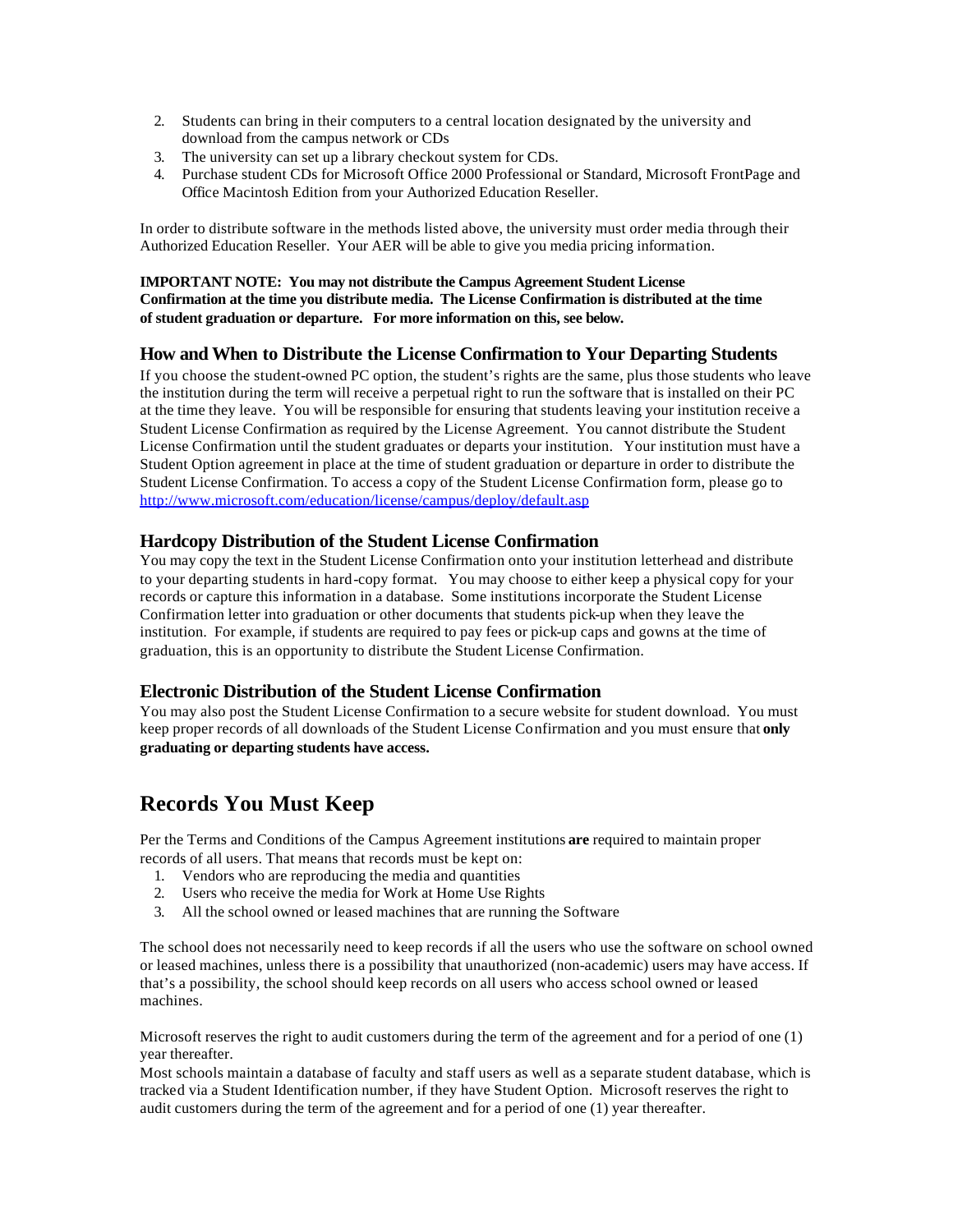Each institution will need to determine the best method for record keeping. Institutions may keep hardcopy records or an electronic database. It is recommended that you have your licensed Users initial and sign an Acceptance Form when media is distributed. For sample Staff/Faculty and Student User Acceptance Forms, please go to http://www.microsoft.com/education/license/campus/deploy/default.asp

This information is then loaded into a database for tracking purposes. Proper record keeping of your licensed users is important and required per your agreement with Microsoft.

The section on facilitating compliance and record keeping from the Campus Agreement is below:

**You must keep all usual and proper records relating to your reproduction, distribution and use of the Software. We reserve the right to audit you during the term of this agreement and for a period of one (1) year thereafter, provided that such audit(s) will be conducted during normal business hours and in such a manner as not to interfere unreasonably with your operations**.

Additionally, you must use reasonable efforts to make your Users aware of the terms and conditions upon which they are allowed to run the Software. To this end, you must notify all Users that (a) you have entered into this agreement with us, (b) they are only licensed to run the Software during the term of this agreement; (c) if you don't renew this agreement or exercise the buyout option or otherwise purchase perpetual licenses for the Software, then the Software licensed under this agreement must be deleted and removed from all computers at the time that this agreement expires or is terminated and you must periodically publish in your institution-wide publication and applicable web sites either the then current License Agreement or a reference to the location (either physical or on a computer network) where the License Agreement can be reviewed. In addition, you will provide all reasonable cooperation to us to investigate and remedy any unauthorized reproduction of the Software made available for access or use to your Users.

# **How to Renew Your Campus Agreement**

You should start thinking about renewing your Campus Agreement **at least 3 months before the agreement expires**. This is the time to begin the bidding process with Authorized Education Resellers if you are required to obtain quotes for a new agreement.

At the end of your agreement, if you are happy with your existing agreement and do not desire to make any changes upon renewal, please contact a Microsoft Sales representative at 1-800-426-9400 ext. 11218 who will be happy to work with you to simply extend the term of your existing Campus Agreement.

### **IMPORTANT NOTE: At renewal, you will be required to recount all staff/faculty and student FTEs licensed under Campus Agreement and report that new FTE count to Microsoft. You only need to count FTE once per year at renewal.**

At renewal, you may also want to consider a few new options, such as adding Student Option and licensing your students, or adding some Microsoft add-on products covered by Campus Agreement. The following products may be added to your Campus Agreement at renewal time. The only time you may make changes to the users or add-on products licensed by Campus Agreement is at renewal.

### **Add-On Products:**

- Microsoft Project<sup>®</sup>
- Microsoft Windows 98 Starts Here by Microsoft Press
- Microsoft Windows 2000 Professional Step by Step Interactive by Microsoft Press
- Microsoft Web Publishing Step by Step Interactive by Microsoft Press
- And, don't forget you can also add Student Option and license your student population.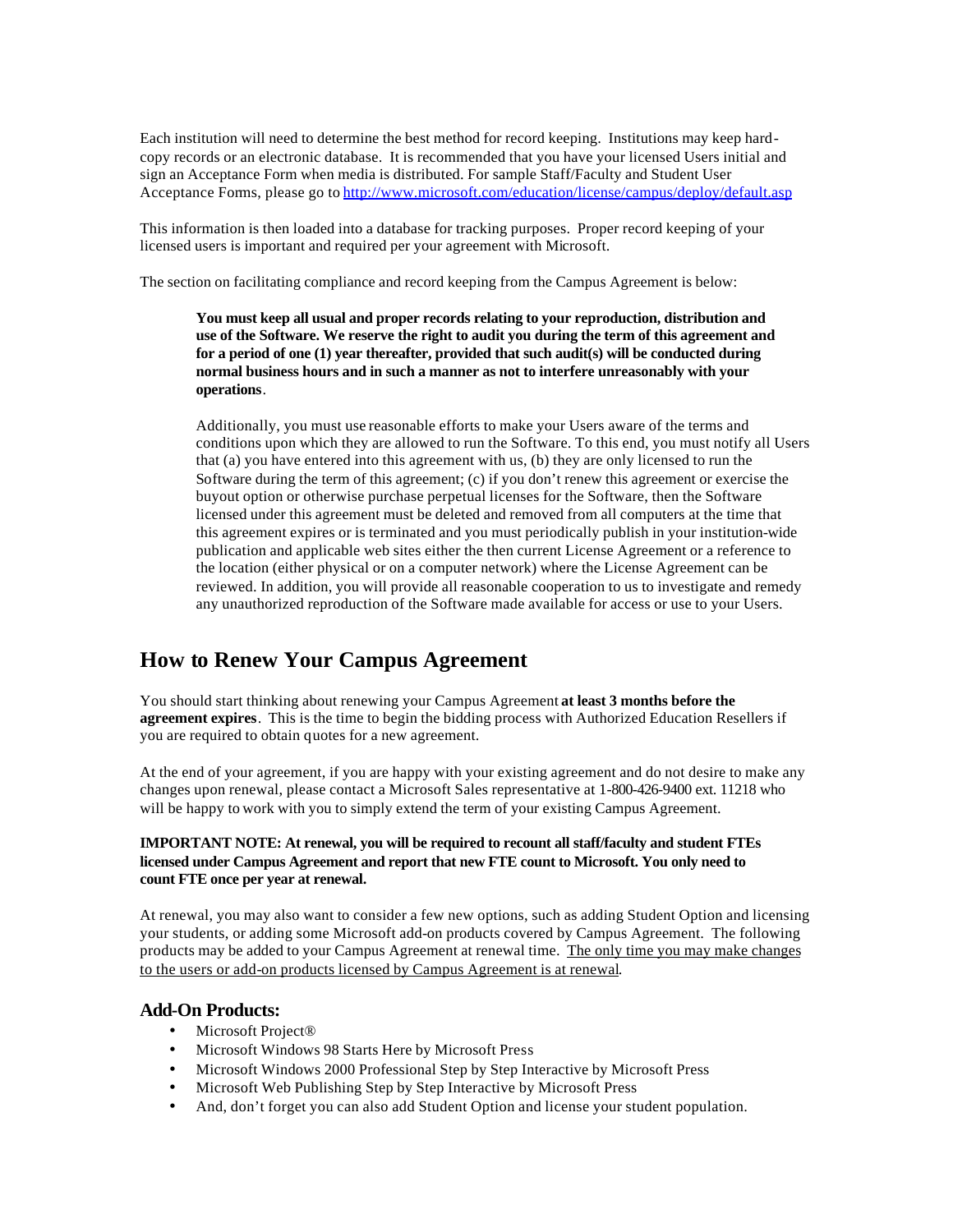#### **IMPORTANT NOTE: Make sure you have everything you need for the new Campus Agreement term. Once the new agreement is accepted by Microsoft, you will not be able to make changes.**

At the end of your annual license agreement, you must make a decision on how to manage your software assets. You need to revisit your licensing options to remain compliant and legal. We recommend Microsoft's Campus Agreement for our higher education customers because it is easy to acquire, easy to upgrade and easy to manage software assets. It's a simple way to stay current on technology.

## **You may do any of the following at renewal:**

- Renew the licenses and sign a new Campus Agreement for another 12-months
- Note: You have the flexibility to license your entire institution (100 FTE minimum), a single department or multiple departments (500 FTE minimum.)
- Cancel out by purchasing upgrades (Back Out Option)
- Remove the software from your machines

# **Back Out Option**

Your institution can cancel out of Campus Agreement at any time during the 12-month period or at renewal if you decide not to renew. To cancel out of the Campus Agreement, you will need to count up all of your machines and pay an upgrade price for ALL of your machines for Office Standard/Professional, Office Macintosh Edition, Windows Upgrades, and BackOffice CALs. For FrontPage, Visual Studio and the Microsoft Press titles, you will need to count up the number of machines that are currently running those products and multiply that number by an upgrade price for each product. The upgrade prices are included on the Campus Agreement Estimated Retail Price List.

# **Other Resources to Help You Deploy Campus Agreement**

# **Can a Microsoft Certified Solution Provider (MCSP) help you?**

Microsoft® Certified Solution Providers (MCSPs) are independent companies that can provide you with the highest levels of technical expertise, strategic thinking, and hands-on skills. MCSPs encompass a broad range of expertise and vendor affiliations and their real world perspective can help you prioritize and effectively deliver your technology solutions.

You can contact an MCSP by visiting http://mcspreferral.microsoft.com/default.asp For more information or a referral to a Microsoft Certified Solution Provider, call (800) 765-7768 between 6:30 A.M. and 5:30 P.M. Pacific time, Monday through Friday, or visit http://www.microsoft.com/mcsp/

# **Product Support Services (PSS)**

At Microsoft, we have streamlined our levels of product support, customizing them into different offerings designed to help our vast variety of education customers. Whether you're a professional in K-12 or higher education or any education professional who uses technology, you'll discover the level of support you're looking for quickly at your fingertips over the telephone or the web.

## • **If You Have a Simple Question and Need an Answer Fast**

### **Quickly find your answers online at** http://support.microsoft.com/support/

Use Support Online to search the Microsoft Knowledge Base and other technical resources for fast, accurate answers. You can also customize the site to control your search. To begin your search, go to http://support.microsoft.com/support/